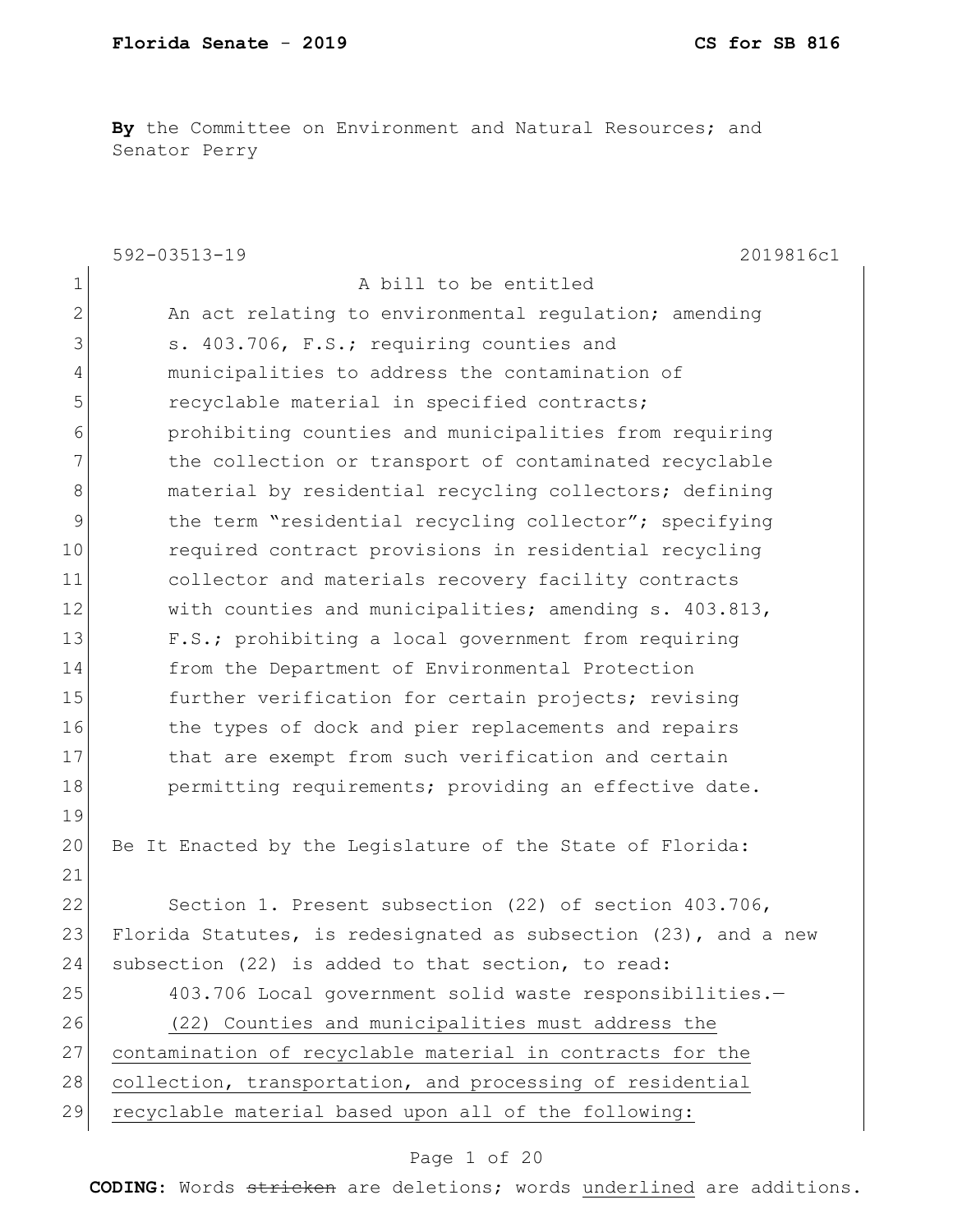592-03513-19 2019816c1 30 (a) A residential recycling collector is not required to 31 collect or transport contaminated recyclable material, except 32 pursuant to a contract consistent with paragraph (c). As used in 33 this subsection, the term "residential recycling collector" 34 means a for-profit business entity that collects and transports 35 residential recyclable material on behalf of a county or 36 municipality. 37 (b) A recovered materials processing facility is not 38 required to process contaminated recyclable material, except 39 pursuant to a contract consistent with paragraph (d). 40 (c) Each contract between a residential recycling collector 41 and a county or municipality for the collection or transport of 42 residential recyclable material, and each request for proposal 43 or other solicitation for the collection of residential 44 recyclable material, must define the term "contaminated 45 recyclable material." The term should be defined in a manner 46 that is appropriate for the local community, taking into 47 consideration available markets for recyclable material, 48 available waste composition studies, and other relevant factors. 49 The contract and request for proposal or other solicitation must 50 include: 51 1. The respective strategies and obligations of the county 52 or municipality and the residential recycling collector to 53 reduce the amount of contaminated recyclable material being 54 collected; 55 2. The procedures for identifying, documenting, managing, 56 and rejecting residential recycling containers, truck loads, 57 carts, or bins that contain contaminated recyclable material;  $58$  3. The remedies authorized to be used if a container, cart,

# Page 2 of 20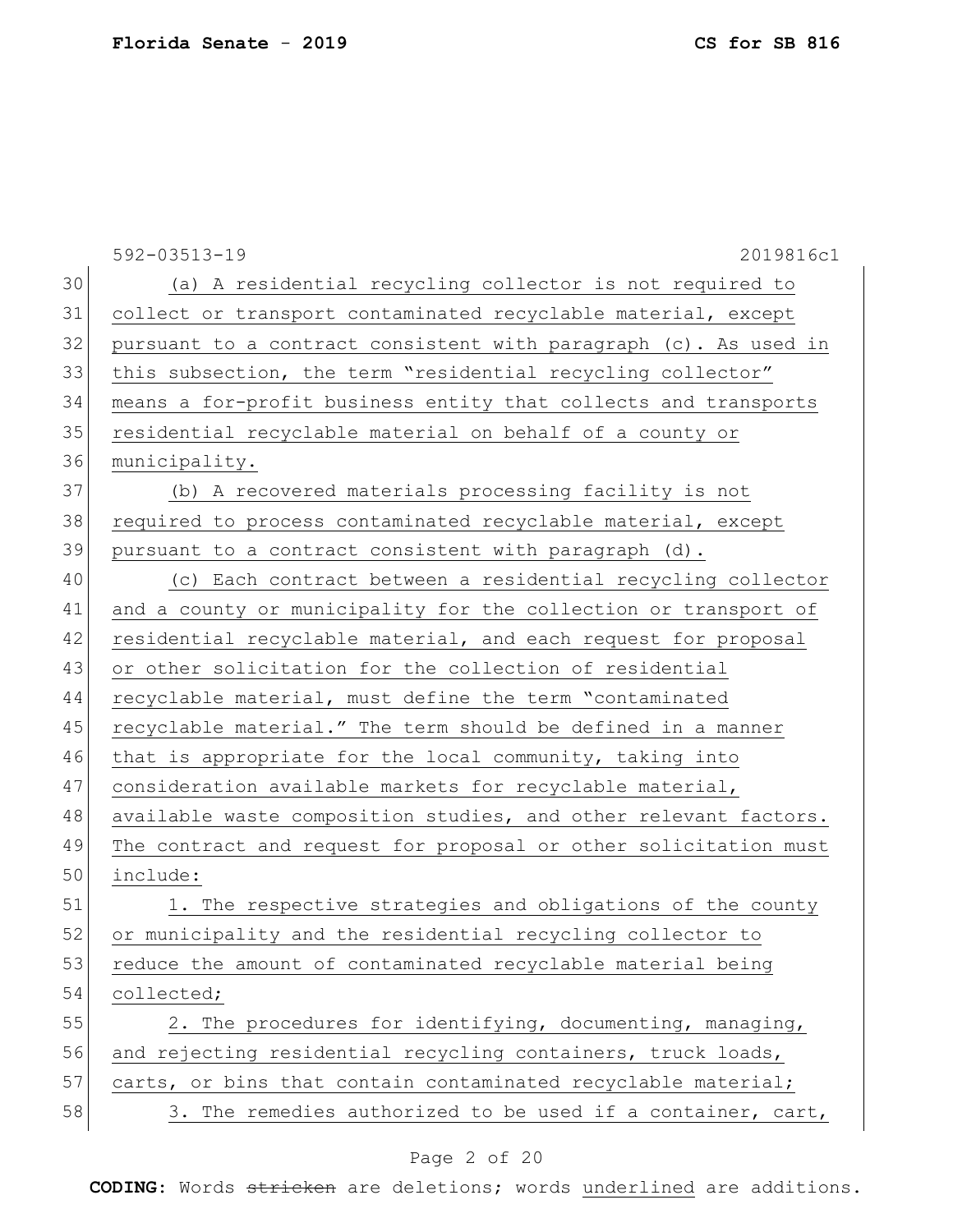592-03513-19 2019816c1 59 or bin contains contaminated recyclable material; and 60 4. The education and enforcement measures that will be used 61 to reduce the amount of contaminated recyclable material. 62 (d) Each contract between a recovered materials processing 63 facility and a county or municipality for processing residential 64 recyclable material, and each request for proposal or other 65 solicitation for processing residential recyclable material, 66 must define the term "contaminated recyclable material." The 67 term should be defined in a manner that is appropriate for the 68 local community, taking into consideration available markets for 69 recyclable material, available waste composition studies, and 70 other relevant factors. The contract and request for proposal 71 must include: 72 1. The respective strategies and obligations of the county 73 or municipality and the facility to reduce the amount of 74 contaminated recyclable material being collected and processed; 75 2. The procedures for identifying, documenting, managing, 76 and rejecting residential recycling containers, truck loads, 77 carts, or bins that contain contaminated recyclable material; 78 and 79 3. The remedies authorized to be used if a container or 80 truck load contains contaminated recyclable material. 81 (e) This subsection applies to each contract between a 82 municipality or county and a residential recycling collector or 83 recovered materials processing facility executed or renewed 84 after October 1, 2019. 85 (f) This subsection applies only to the collection and 86 processing of material obtained from residential recycling 87 activities. As used in this subsection, the term "contaminated

## Page 3 of 20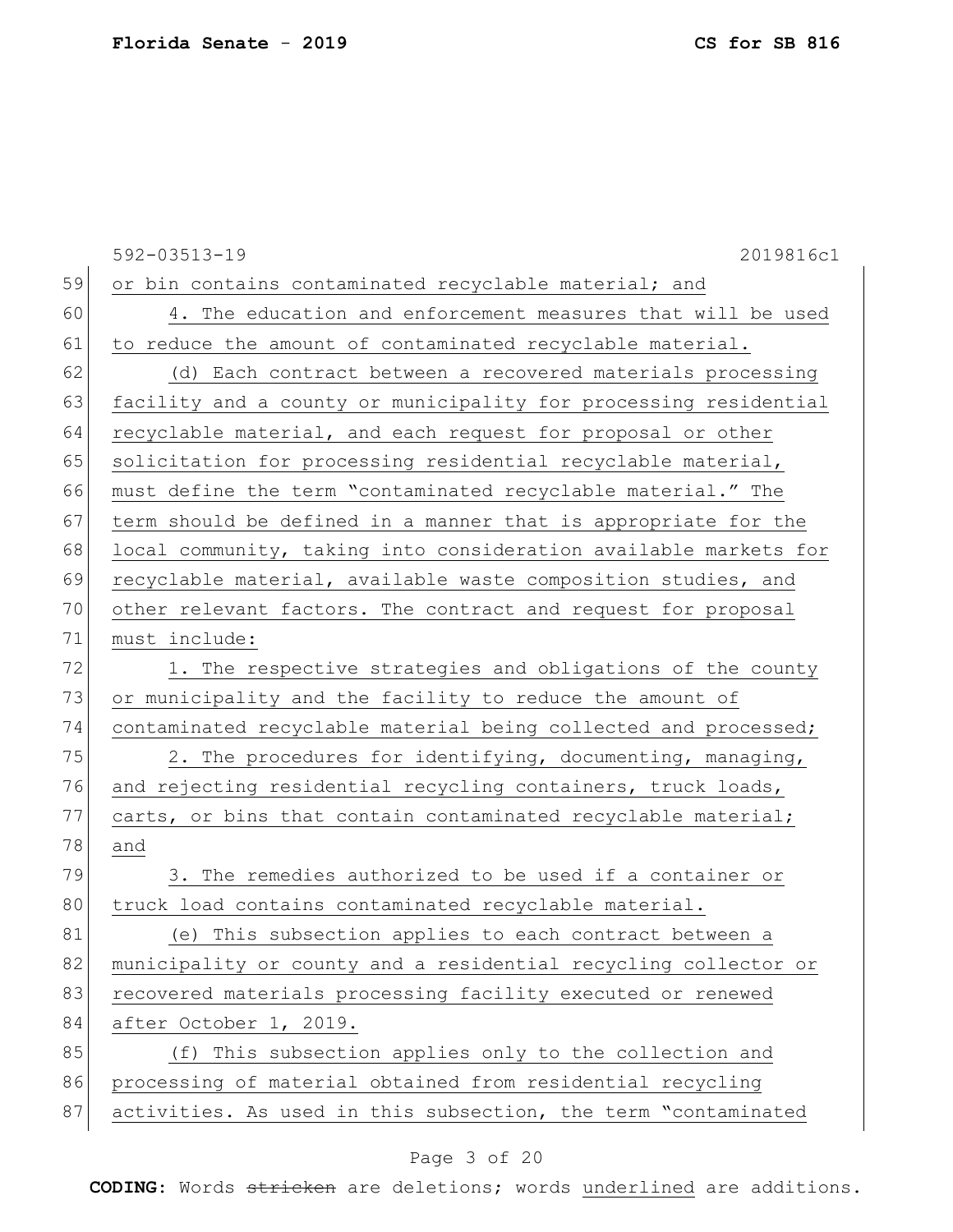592-03513-19 2019816c1 88 recyclable material" refers only to recyclable material that is 89 comingled or mixed with solid waste or other nonhazardous 90 material. The term does not include contamination as that term 91 or a derivation of that term is used in chapter 376 and other 92 sections of chapter 403, including, but not limited to, 93 brownfield site cleanup, water quality remediation, drycleaning-94 solvent-contaminated site cleanup, petroleum-contaminated site 95 cleanup, cattle dipping vat site cleanup, or other hazardous 96 waste remediation. 97 Section 2. Subsection (1) of section 403.813, Florida 98 Statutes, is amended to read: 99 403.813 Permits issued at district centers; exceptions.-100 (1) A permit is not required under this chapter, chapter 101 373, chapter 61-691, Laws of Florida, or chapter 25214 or 102 chapter 25270, 1949, Laws of Florida, and a local government may 103 not require a person claiming this exception to provide further 104 department verification, for activities associated with the 105 following types of projects; however, except as otherwise 106 provided in this subsection, this subsection does not relieve an 107 applicant from any requirement to obtain permission to use or 108 occupy lands owned by the Board of Trustees of the Internal 109 Improvement Trust Fund or a water management district in its 110 governmental or proprietary capacity or from complying with 111 applicable local pollution control programs authorized under 112 this chapter or other requirements of county and municipal 113 governments: 114 (a) The installation of overhead transmission lines, having

115 with support structures that which are not constructed in waters 116 of the state and which do not create a navigational hazard.

#### Page 4 of 20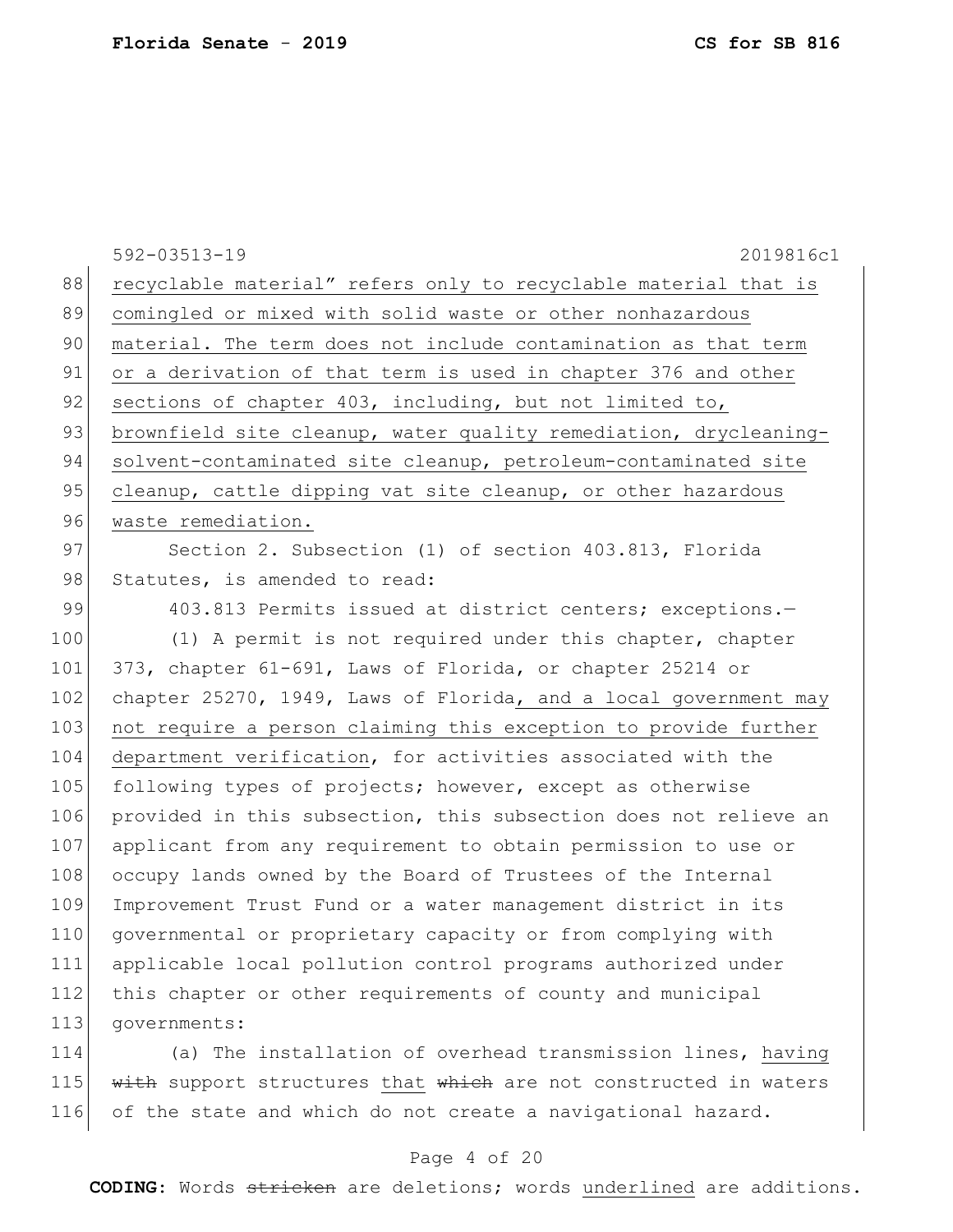|     | $592 - 03513 - 19$<br>2019816c1                                  |
|-----|------------------------------------------------------------------|
| 117 | (b) The installation and repair of mooring pilings and           |
| 118 | dolphins associated with private docking facilities or piers and |
| 119 | the installation of private docks, piers, and recreational       |
| 120 | docking facilities, or piers and recreational docking facilities |
| 121 | of local governmental entities when the local governmental       |
| 122 | entity's activities will not take place in any manatee habitat,  |
| 123 | any of which docks:                                              |
| 124 | 1. Has 500 square feet or less of over-water surface area        |
| 125 | for a dock which is located in an area designated as Outstanding |
| 126 | Florida Waters or 1,000 square feet or less of over-water        |
| 127 | surface area for a dock which is located in an area that which   |
| 128 | is not designated as Outstanding Florida Waters;                 |
| 129 | 2. Is constructed on or held in place by pilings or is a         |
| 130 | floating dock which is constructed so as not to involve filling  |
| 131 | or dredging other than that necessary to install the pilings;    |
| 132 | 3. May Shall not substantially impede the flow of water or       |
| 133 | create a navigational hazard;                                    |
| 134 | 4. Is used for recreational, noncommercial activities            |
| 135 | associated with the mooring or storage of boats and boat         |
| 136 | paraphernalia; and                                               |
| 137 | 5. Is the sole dock constructed pursuant to this exemption       |
| 138 | as measured along the shoreline for a distance of 65 feet,       |
| 139 | unless the parcel of land or individual lot as platted is less   |
| 140 | than 65 feet in length along the shoreline, in which case there  |
| 141 | may be one exempt dock allowed per parcel or lot.                |
| 142 |                                                                  |
| 143 | Nothing in This paragraph does not shall prohibit the department |
| 144 | from taking appropriate enforcement action pursuant to this      |
| 145 | chapter to abate or prohibit any activity otherwise exempt from  |
|     | Page 5 of 20                                                     |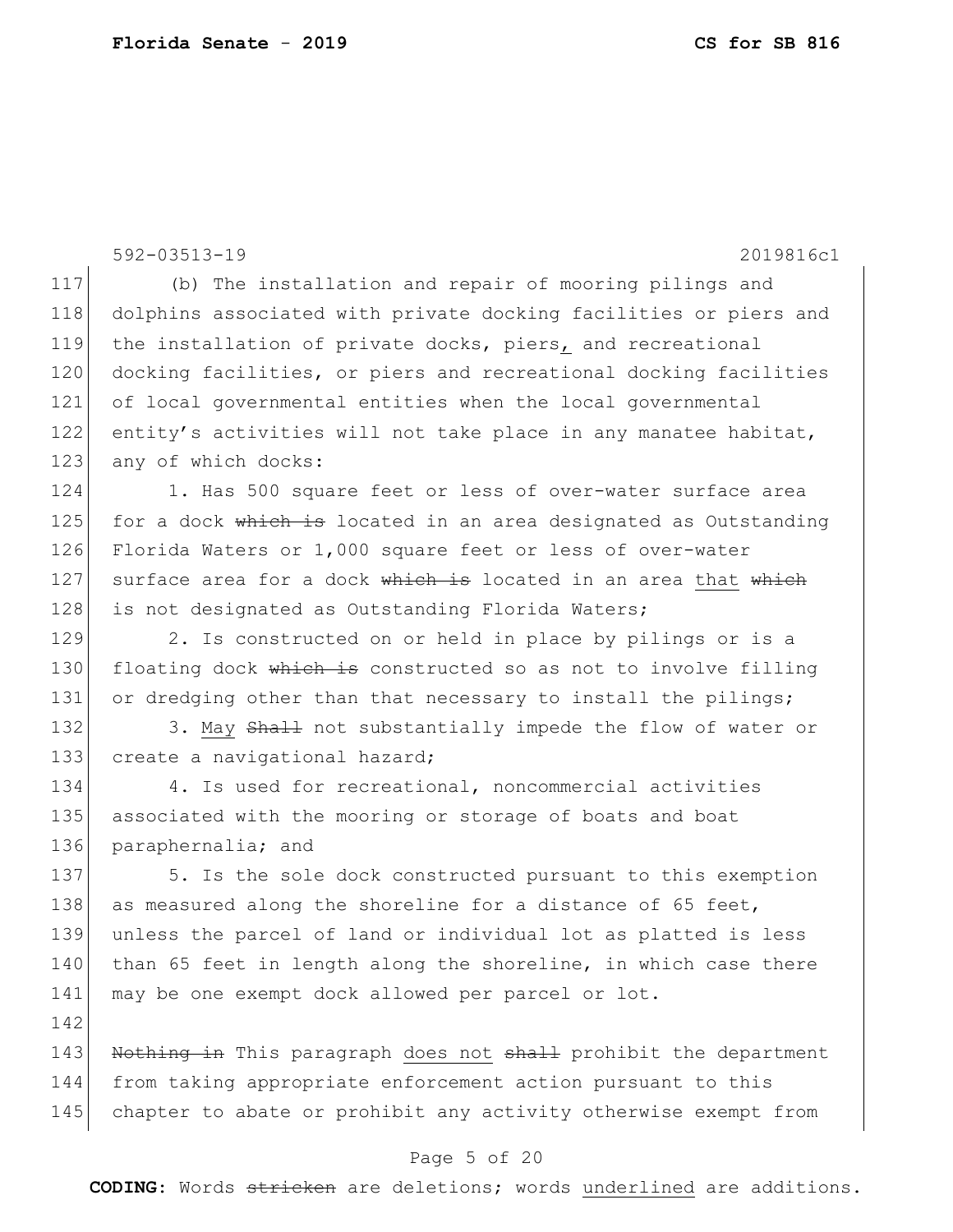592-03513-19 2019816c1 146 permitting pursuant to this paragraph if the department can 147 demonstrate that the exempted activity has caused water 148 pollution in violation of this chapter. 149 (c) The installation and maintenance to design 150 specifications of boat ramps on artificial bodies of water where 151 navigational access to the proposed ramp exists or the 152 installation of boat ramps open to the public in any waters of 153 the state where navigational access to the proposed ramp exists 154 and where the construction of the proposed ramp will be less 155 than 30 feet wide and will involve the removal of less than 25 156 cubic yards of material from the waters of the state, and the 157 maintenance to design specifications of such ramps; however, the 158 material to be removed shall be placed upon a self-contained 159 upland site so as to prevent the escape of the spoil material 160 into the waters of the state. 161 (d) The replacement or repair of existing docks and piers, 162 except that fill material may not be used and the replacement or 163 repaired dock or pier must be within 5 feet of the same location 164 and no larger in size than the existing dock or pier, and no 165 additional aquatic resources may be adversely and permanently 166 impacted by such replacement or repair in the same location and

167 of the same configuration and dimensions as the dock or pier 168 being replaced or repaired. This does not preclude the use of 169 different construction materials or minor deviations to allow 170 upgrades to current structural and design standards.

171 (e) The restoration of seawalls at their previous locations 172 or upland of, or within 18 inches waterward of, their previous 173 locations. However, this may shall not affect the permitting 174 requirements of chapter 161, and department rules shall clearly

# Page 6 of 20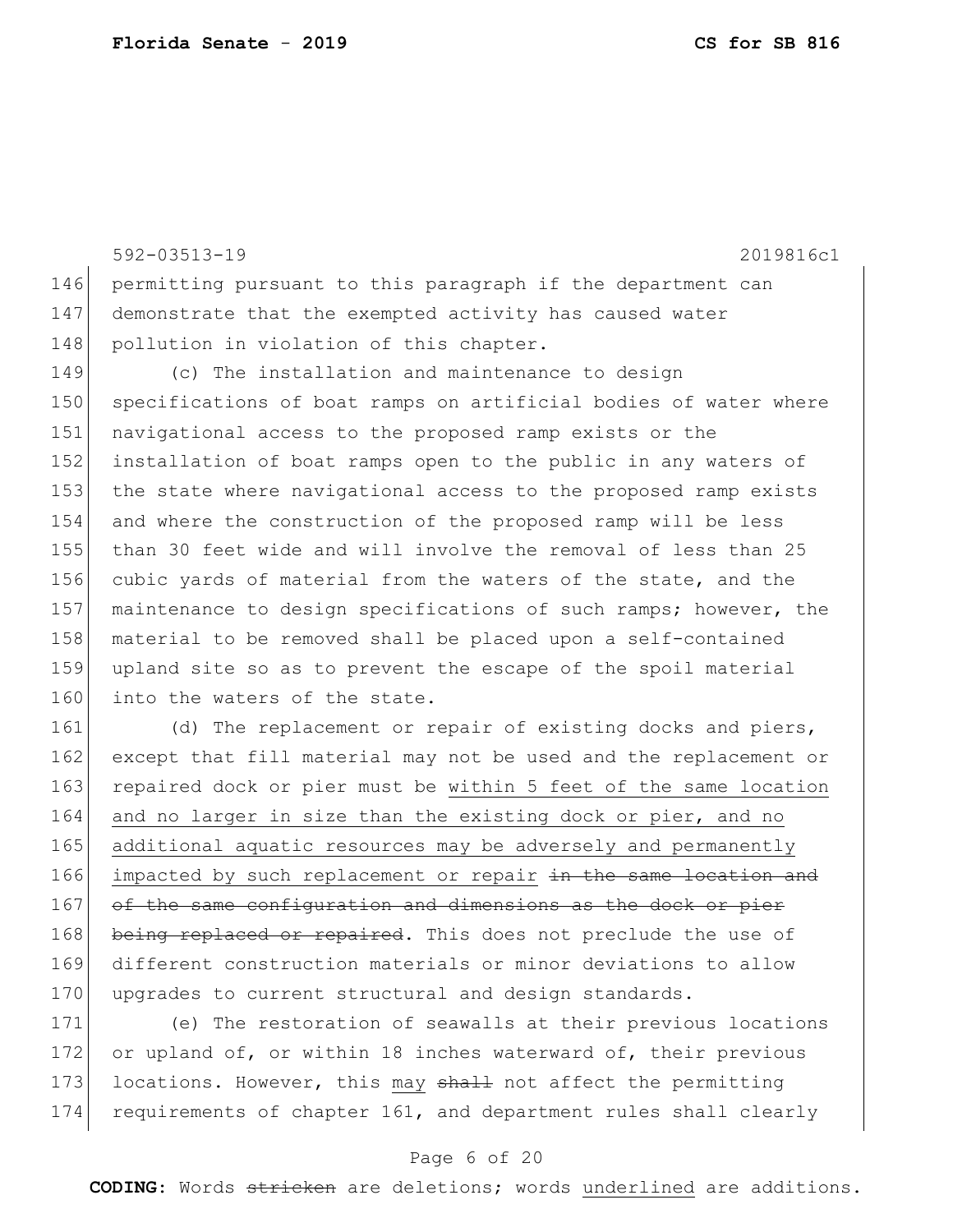592-03513-19 2019816c1 175 indicate that this exception does not constitute an exception 176 from the permitting requirements of chapter 161.

177 (f) The performance of maintenance dredging of existing 178 manmade canals, channels, intake and discharge structures, and 179 previously dredged portions of natural water bodies within 180 drainage rights-of-way or drainage easements which have been 181 recorded in the public records of the county, where the spoil 182 material is to be removed and deposited on a self-contained, 183 upland spoil site which will prevent the escape of the spoil 184 material into the waters of the state, provided that no more 185 dredging is to be performed than is necessary to restore the 186 canals, channels, and intake and discharge structures, and 187 previously dredged portions of natural water bodies, to original 188 design specifications or configurations, provided that the work 189 is conducted in compliance with s. 379.2431(2)(d), provided that 190 no significant impacts occur to previously undisturbed natural 191 areas, and provided that control devices for return flow and 192 best management practices for erosion and sediment control are 193 utilized to prevent bank erosion and scouring and to prevent 194 turbidity, dredged material, and toxic or deleterious substances 195 from discharging into adjacent waters during maintenance 196 dredging. Further, for maintenance dredging of previously 197 dredged portions of natural water bodies within recorded 198 drainage rights-of-way or drainage easements, an entity that 199 seeks an exemption must notify the department or water 200 management district, as applicable, at least 30 days before 201 prior to dredging and provide documentation of original design 202 specifications or configurations where such exist. This 203 exemption applies to all canals and previously dredged portions

#### Page 7 of 20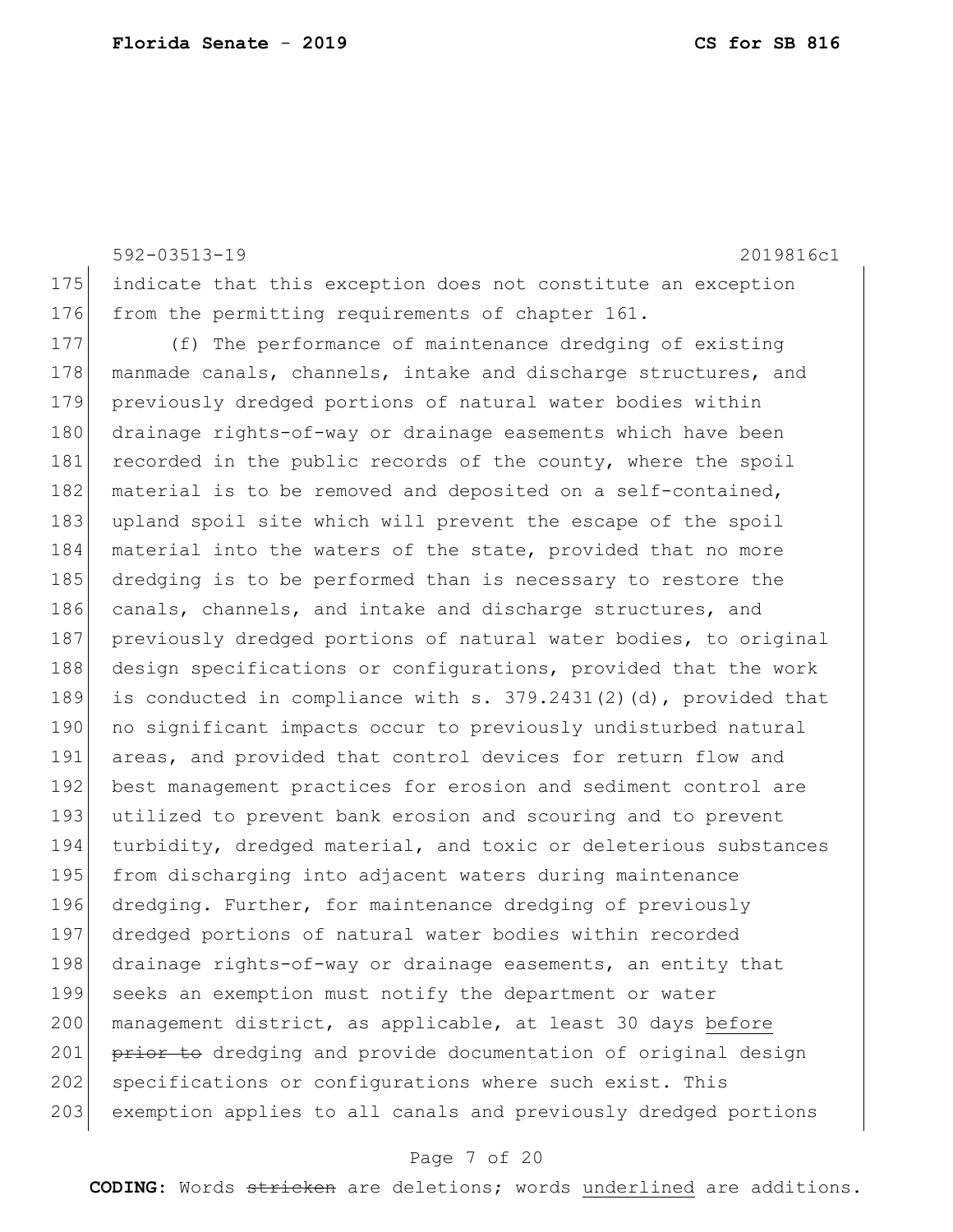|     | $592 - 03513 - 19$<br>2019816c1                                  |
|-----|------------------------------------------------------------------|
| 204 | of natural water bodies within recorded drainage rights-of-way   |
| 205 | or drainage easements constructed before prior to April 3, 1970, |
| 206 | and to those canals and previously dredged portions of natural   |
| 207 | water bodies constructed on or after April 3, 1970, pursuant to  |
| 208 | all necessary state permits. This exemption does not apply to    |
| 209 | the removal of a natural or manmade barrier separating a canal   |
| 210 | or canal system from adjacent waters. When no previous permit    |
| 211 | has been issued by the Board of Trustees of the Internal         |
| 212 | Improvement Trust Fund or the United States Army Corps of        |
| 213 | Engineers for construction or maintenance dredging of the        |
| 214 | existing manmade canal or intake or discharge structure, such    |
| 215 | maintenance dredging shall be limited to a depth of no more than |
| 216 | 5 feet below mean low water. The Board of Trustees of the        |
| 217 | Internal Improvement Trust Fund may fix and recover from the     |
| 218 | permittee an amount equal to the difference between the fair     |
| 219 | market value and the actual cost of the maintenance dredging for |
| 220 | material removed during such maintenance dredging. However, no   |
| 221 | charge shall be exacted by the state for material removed during |
| 222 | such maintenance dredging by a public port authority. The        |
| 223 | removing party may subsequently sell such material; however,     |
| 224 | proceeds from such sale that exceed the costs of maintenance     |
| 225 | dredging shall be remitted to the state and deposited in the     |
| 226 | Internal Improvement Trust Fund.                                 |
| つつワ | $(\alpha)$ The maintenance of existing incest central structures |

227 (g) The maintenance of existing insect control structures, 228 dikes, and irrigation and drainage ditches, provided that spoil 229 | material is deposited on a self-contained, upland spoil site 230 which will prevent the escape of the spoil material into waters 231 of the state. In the case of insect control structures, if the 232 cost of using a self-contained upland spoil site is so

## Page 8 of 20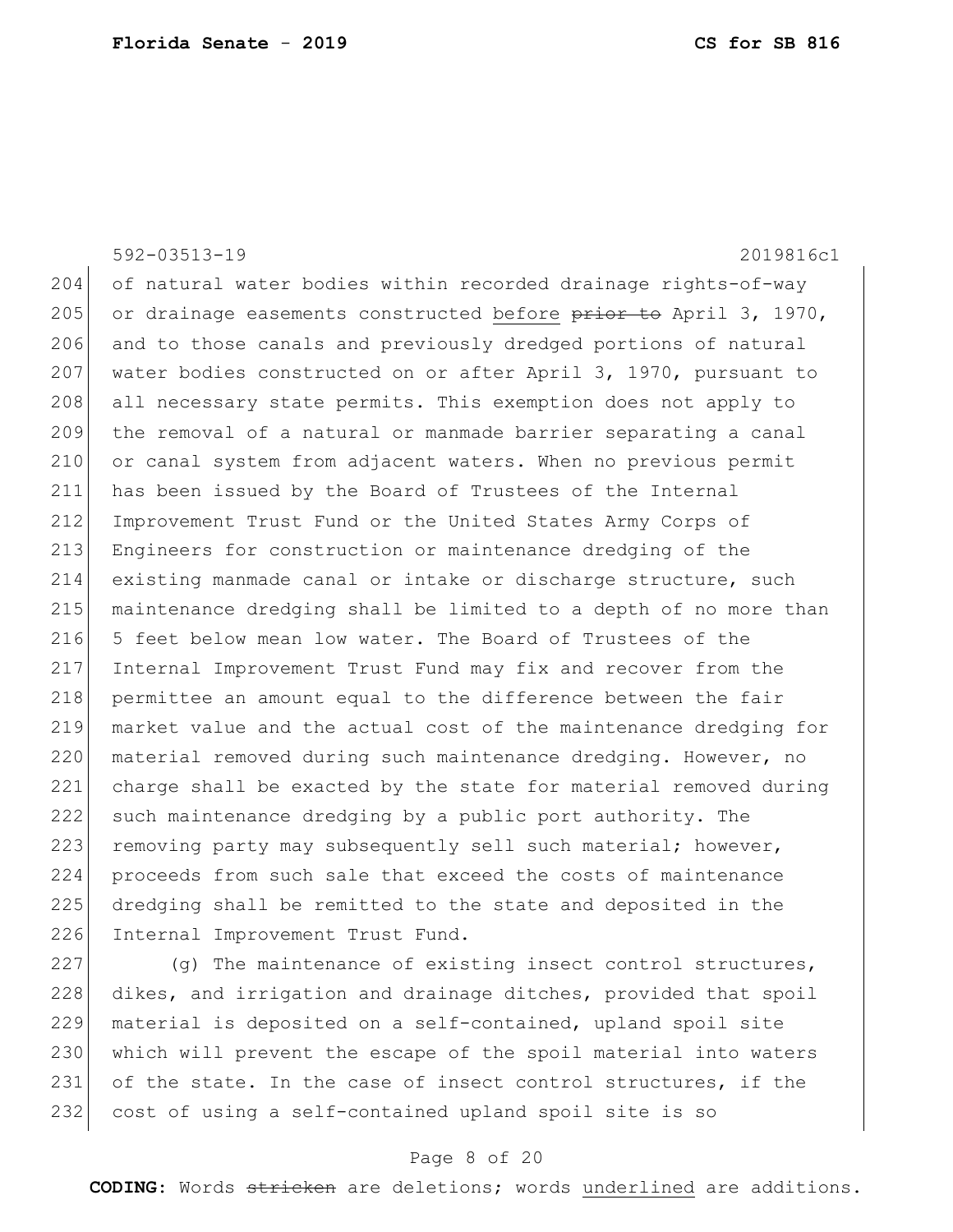592-03513-19 2019816c1 233 excessive, as determined by the Department of Health, pursuant 234 to s.  $403.088(1)$ , that it will inhibit proposed insect control, 235 then-existing spoil sites or dikes may be used, upon 236 notification to the department. In the case of insect control 237 where upland spoil sites are not used pursuant to this 238 exemption, turbidity control devices shall be used to confine 239 the spoil material discharge to that area previously disturbed 240 when the receiving body of water is used as a potable water 241 supply, is designated as shellfish harvesting waters, or 242 functions as a habitat for commercially or recreationally 243 important shellfish or finfish. In all cases, no more dredging 244 is to be performed than is necessary to restore the dike or 245 irrigation or drainage ditch to its original design 246 specifications.

247 (h) The repair or replacement of existing functional pipes 248 or culverts the purpose of which is the discharge or conveyance 249 of stormwater. In all cases, the invert elevation, the diameter, 250 and the length of the culvert may  $shall$  not be changed. However, 251 the material used for the culvert may be different from the 252 original.

 (i) The construction of private docks of 1,000 square feet or less of over-water surface area and seawalls in artificially created waterways where such construction will not violate existing water quality standards, impede navigation, or affect flood control. This exemption does not apply to the construction 258 of vertical seawalls in estuaries or lagoons unless the proposed construction is within an existing manmade canal where the 260 shoreline is currently occupied in whole or part by vertical 261 seawalls.

# Page 9 of 20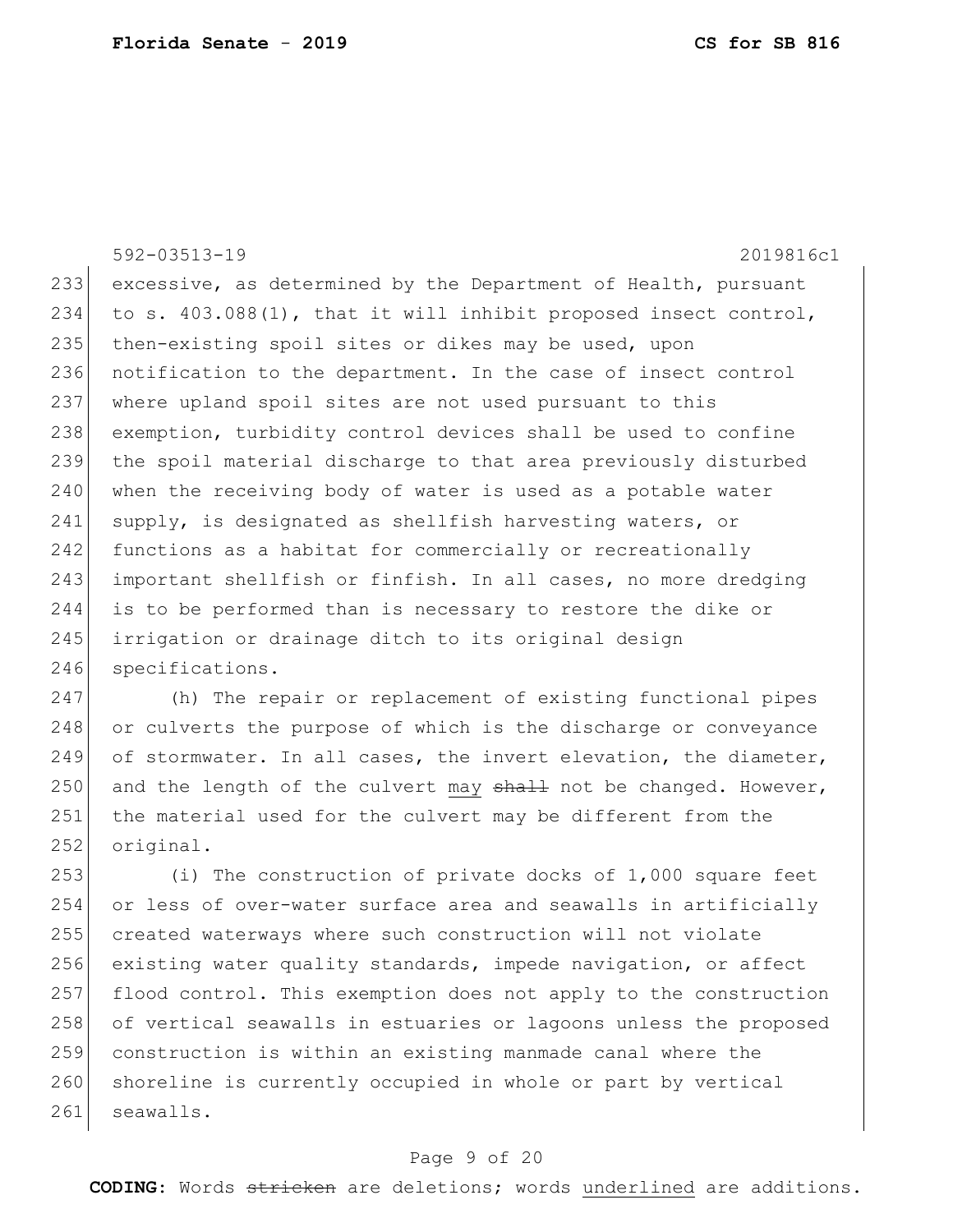592-03513-19 2019816c1 262 (j) The construction and maintenance of swales. 263 (k) The installation of aids to navigation and buoys 264 associated with such aids, provided the devices are marked 265 pursuant to s. 327.40. 266 (l) The replacement or repair of existing open-trestle foot 267 bridges and vehicular bridges that are 100 feet or less in 268 length and two lanes or less in width, provided that no more 269 dredging or filling of submerged lands is performed other than 270 that which is necessary to replace or repair pilings and that 271 the structure to be replaced or repaired is the same length, the 272 same configuration, and in the same location as the original 273 bridge. No debris from the original bridge shall be allowed to 274 remain in the waters of the state. 275 (m) The installation of subaqueous transmission and 276 distribution lines laid on, or embedded in, the bottoms of 277 waters in the state, except in Class I and Class II waters and 278 aquatic preserves, provided no dredging or filling is necessary. 279 (n) The replacement or repair of subaqueous transmission 280 and distribution lines laid on, or embedded in, the bottoms of 281 waters of the state. 282 (o) The construction of private seawalls in wetlands or 283 other surface waters where such construction is between and 284 adjoins at both ends existing seawalls; follows a continuous and 285 uniform seawall construction line with the existing seawalls; is 286 no more than 150 feet in length; and does not violate existing 287 water quality standards, impede navigation, or affect flood 288 control. However, in estuaries and lagoons the construction of 289 vertical seawalls is limited to the circumstances and purposes 290 stated in s. 373.414(5)(b)1.-4. This paragraph does not affect

## Page 10 of 20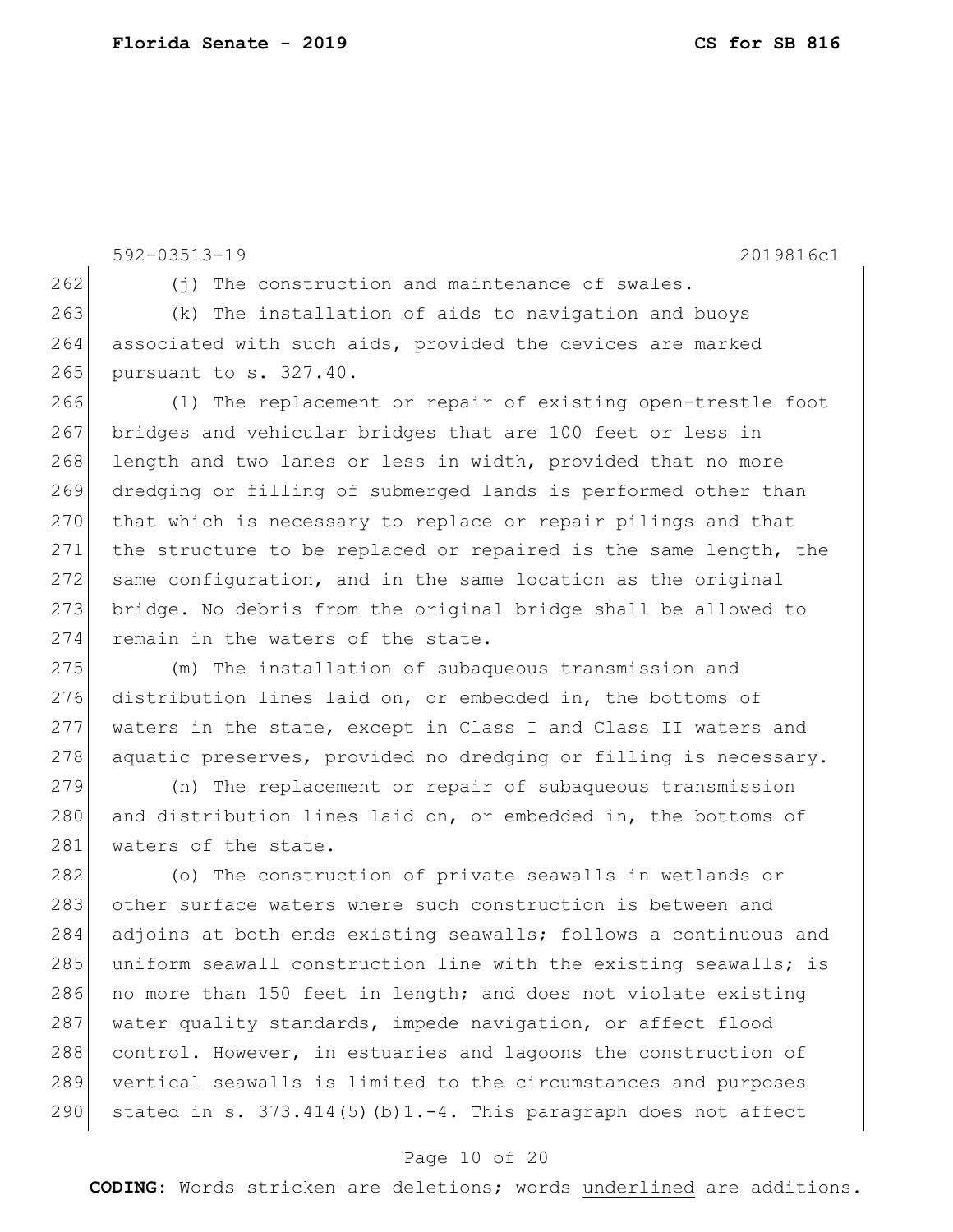592-03513-19 2019816c1 291 the permitting requirements of chapter 161, and department rules 292 must clearly indicate that this exception does not constitute an 293 exception from the permitting requirements of chapter 161. (p) The restoration of existing insect control impoundment dikes which are less than 100 feet in length. Such impoundments 296 shall be connected to tidally influenced waters for 6 months 297 each year beginning September 1 and ending February 28 if 298 feasible or operated in accordance with an impoundment management plan approved by the department. A dike restoration may involve no more dredging than is necessary to restore the dike to its original design specifications. For the purposes of this paragraph, restoration does not include maintenance of impoundment dikes of operating insect control impoundments. (q) The construction, operation, or maintenance of stormwater management facilities which are designed to serve 306 single-family residential projects, including duplexes, triplexes, and quadruplexes, if they are less than 10 acres total land and have less than 2 acres of impervious surface and if the facilities: 1. Comply with all regulations or ordinances applicable to stormwater management and adopted by a city or county; 2. Are not part of a larger common plan of development or 313 sale; and 3. Discharge into a stormwater discharge facility exempted or permitted by the department under this chapter which has sufficient capacity and treatment capability as specified in this chapter and is owned, maintained, or operated by a city, 318 county, special district with drainage responsibility, or water

#### Page 11 of 20

management district; however, this exemption does not authorize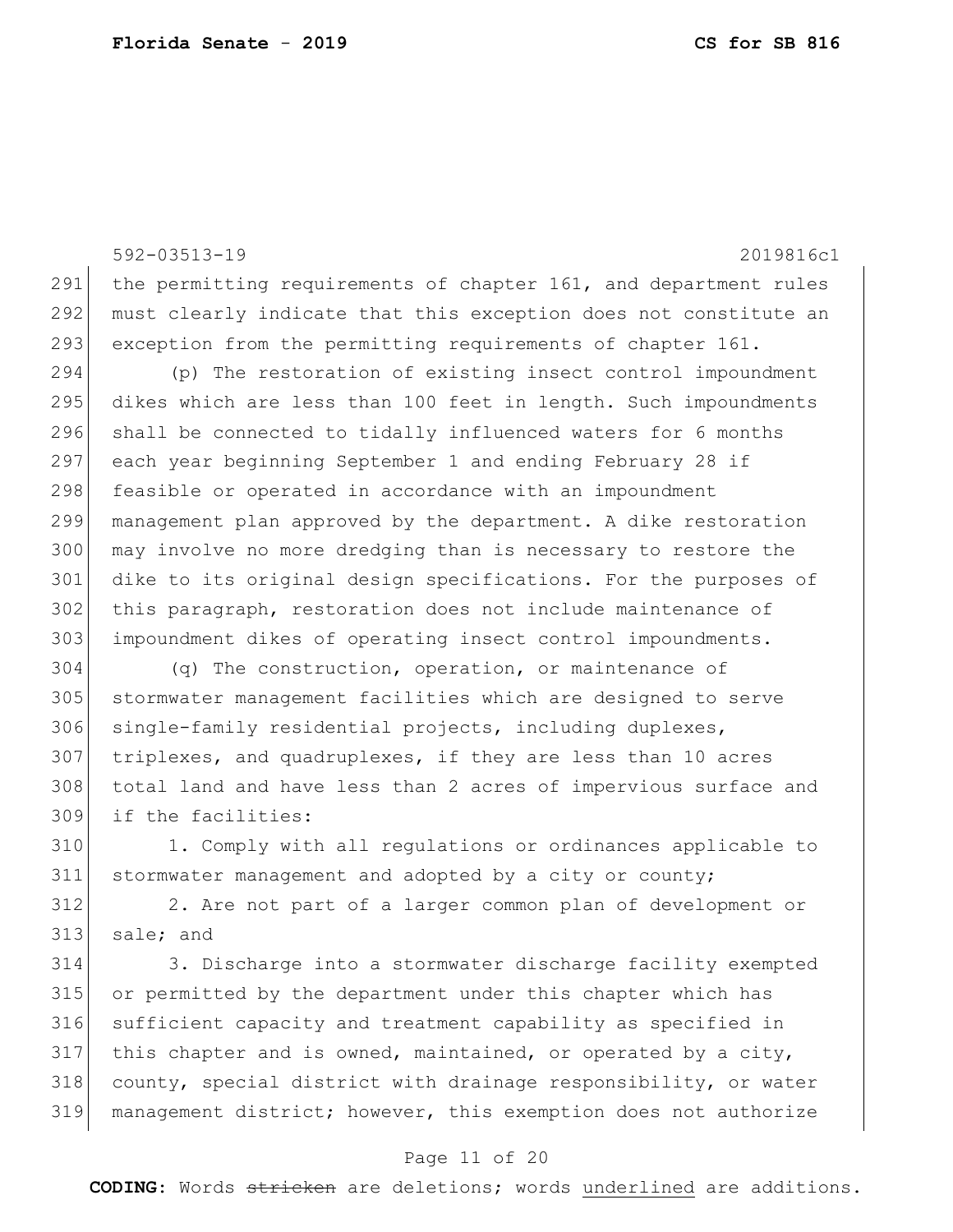592-03513-19 2019816c1 discharge to a facility without the facility owner's prior written consent. (r) The removal of aquatic plants, the removal of tussocks, the associated replanting of indigenous aquatic plants, and the associated removal from lakes of organic detrital material when such planting or removal is performed and authorized by permit 326 or exemption granted under s. 369.20 or s. 369.25, provided that: 328 1. Organic detrital material that exists on the surface of natural mineral substrate shall be allowed to be removed to a depth of 3 feet or to the natural mineral substrate, whichever is less; 2. All material removed pursuant to this paragraph shall be deposited in an upland site in a manner that will prevent the 334 reintroduction of the material into waters in the state except when spoil material is permitted to be used to create wildlife islands in freshwater bodies of the state when a governmental entity is permitted pursuant to s. 369.20 to create such islands 338 as a part of a restoration or enhancement project; 3. All activities are performed in a manner consistent with 340 state water quality standards; and 4. No activities under this exemption are conducted in wetland areas, as defined in s. 373.019(27), which are supported by a natural soil as shown in applicable United States Department of Agriculture county soil surveys, except when a governmental entity is permitted pursuant to s. 369.20 to conduct such activities as a part of a restoration or enhancement project. 

#### Page 12 of 20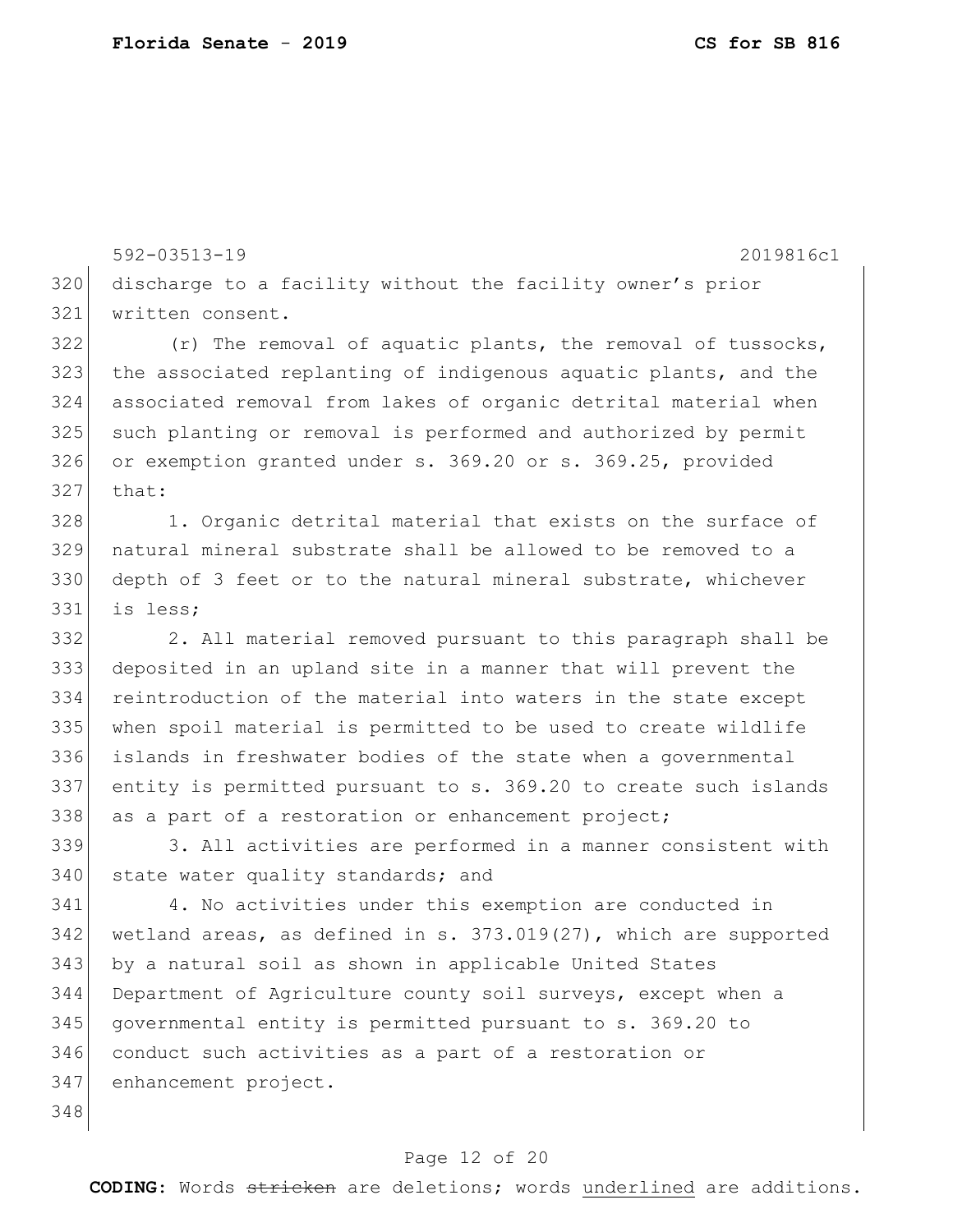592-03513-19 2019816c1 The department may not adopt implementing rules for this paragraph, notwithstanding any other provision of law. (s) The construction, installation, operation, or maintenance of floating vessel platforms or floating boat lifts, 353 provided that such structures: 1. Float at all times in the water for the sole purpose of 355 supporting a vessel so that the vessel is out of the water when not in use; 2. Are wholly contained within a boat slip previously permitted under ss. 403.91-403.929, 1984 Supplement to the Florida Statutes 1983, as amended, or part IV of chapter 373, or do not exceed a combined total of 500 square feet, or 200 square feet in an Outstanding Florida Water, when associated with a dock that is exempt under this subsection or associated with a permitted dock with no defined boat slip or attached to a bulkhead on a parcel of land where there is no other docking 365 structure;

 3. Are not used for any commercial purpose or for mooring vessels that remain in the water when not in use, and do not 368 substantially impede the flow of water, create a navigational hazard, or unreasonably infringe upon the riparian rights of 370 adjacent property owners, as defined in s. 253.141;

 4. Are constructed and used so as to minimize adverse impacts to submerged lands, wetlands, shellfish areas, aquatic plant and animal species, and other biological communities, including locating such structures in areas where seagrasses are 375 least dense adjacent to the dock or bulkhead; and

376 5. Are not constructed in areas specifically prohibited for boat mooring under conditions of a permit issued in accordance

### Page 13 of 20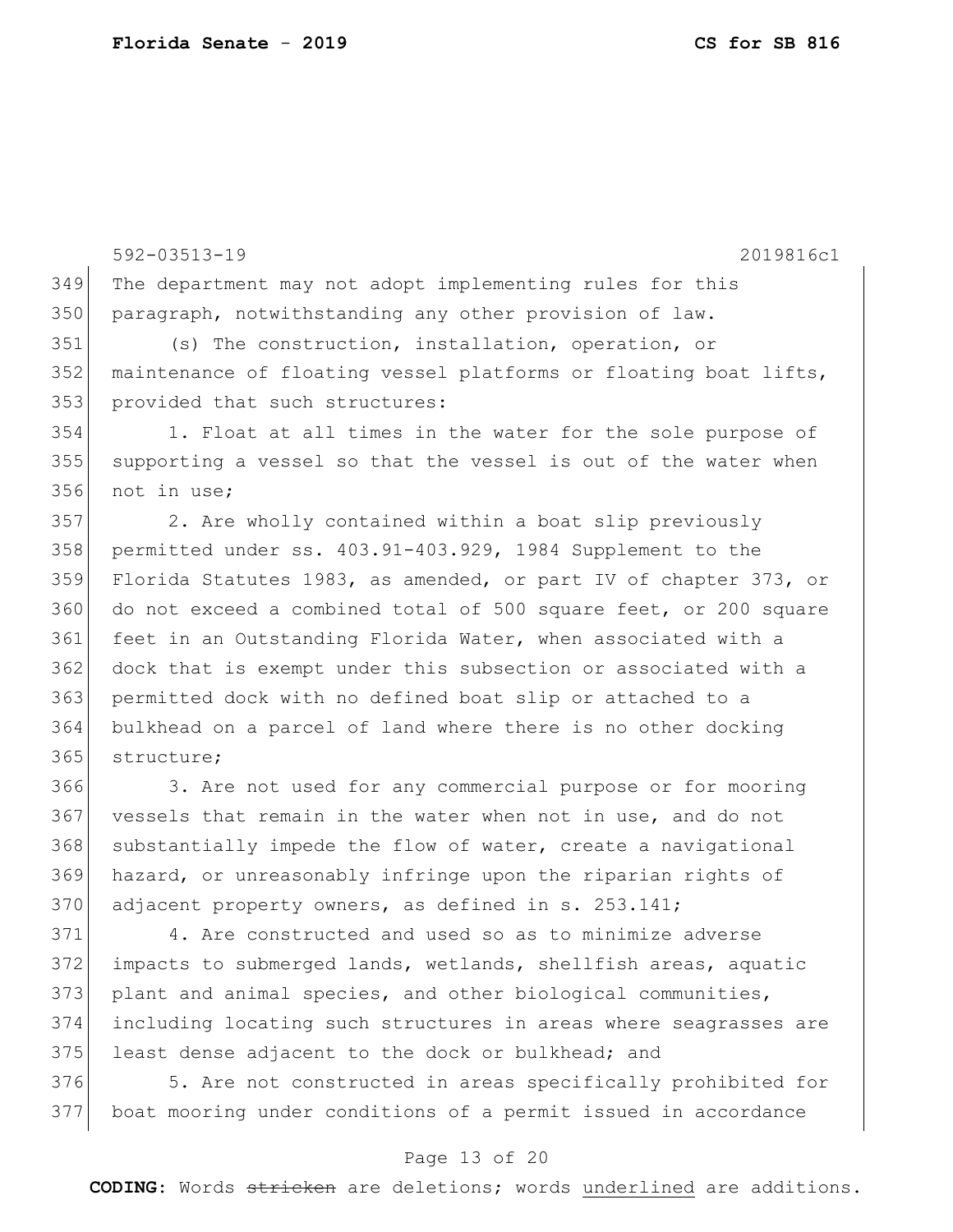381

592-03513-19 2019816c1 378 with ss. 403.91-403.929, 1984 Supplement to the Florida Statutes 379 1983, as amended, or part IV of chapter 373, or other form of 380 authorization issued by a local government. 382 Structures that qualify for this exemption are relieved from any 383 requirement to obtain permission to use or occupy lands owned by 384 the Board of Trustees of the Internal Improvement Trust Fund 385 and, with the exception of those structures attached to a 386 bulkhead on a parcel of land where there is no docking 387 structure, may shall not be subject to any more stringent 388 permitting requirements, registration requirements, or other 389 regulation by any local government. Local governments may 390 require either permitting or one-time registration of floating 391 vessel platforms to be attached to a bulkhead on a parcel of 392 land where there is no other docking structure as necessary to 393 ensure compliance with local ordinances, codes, or regulations. 394 Local governments may require either permitting or one-time 395 registration of all other floating vessel platforms as necessary 396 to ensure compliance with the exemption criteria in this

397 section; to ensure compliance with local ordinances, codes, or 398 regulations relating to building or zoning, which are no more 399 stringent than the exemption criteria in this section or address 400 subjects other than subjects addressed by the exemption criteria 401 in this section; and to ensure proper installation, maintenance, 402 and precautionary or evacuation action following a tropical 403 storm or hurricane watch of a floating vessel platform or 404 floating boat lift that is proposed to be attached to a bulkhead 405 or parcel of land where there is no other docking structure. The 406 exemption provided in this paragraph shall be in addition to the

#### Page 14 of 20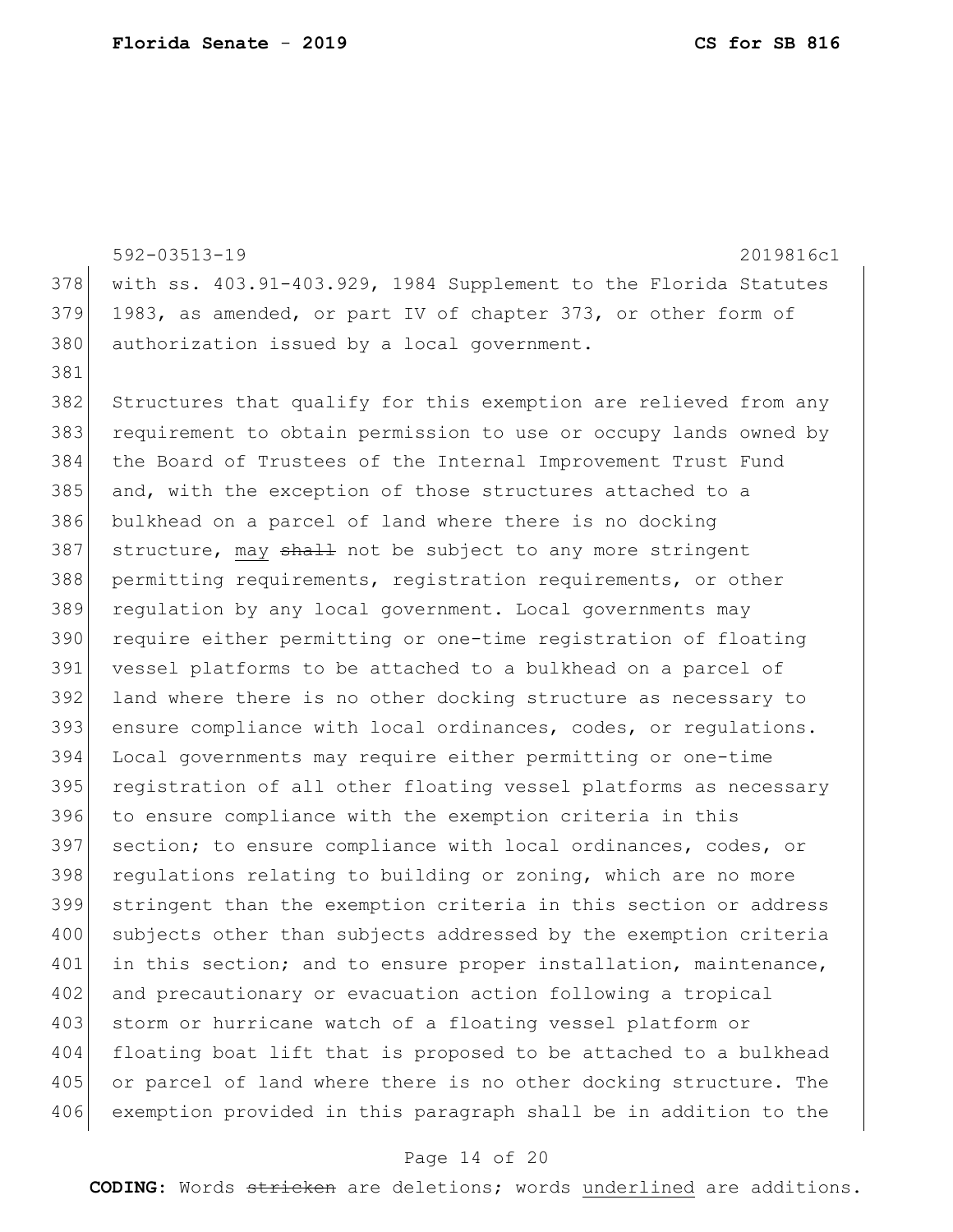592-03513-19 2019816c1 407 exemption provided in paragraph (b). The department shall adopt 408 a general permit by rule for the construction, installation, 409 operation, or maintenance of those floating vessel platforms or 410 floating boat lifts that do not qualify for the exemption 411 provided in this paragraph but do not cause significant adverse 412 impacts to occur individually or cumulatively. The issuance of 413 such general permit shall also constitute permission to use or 414 occupy lands owned by the Board of Trustees of the Internal 415 Improvement Trust Fund. No local government shall impose a more 416 stringent regulation, permitting requirement, registration 417 requirement, or other regulation covered by such general permit. 418 Local governments may require either permitting or one-time 419 registration of floating vessel platforms as necessary to ensure 420 compliance with the general permit in this section; to ensure 421 compliance with local ordinances, codes, or requlations relating 422 to building or zoning that are no more stringent than the 423 general permit in this section; and to ensure proper 424 installation and maintenance of a floating vessel platform or 425 floating boat lift that is proposed to be attached to a bulkhead 426 or parcel of land where there is no other docking structure. 427 (t) The repair, stabilization, or paving of existing county

428 | maintained roads and the repair or replacement of bridges that 429 are part of the roadway, within the Northwest Florida Water 430 Management District and the Suwannee River Water Management 431 District, provided:

432 1. The road and associated bridge were in existence and in 433 use as a public road or bridge, and were maintained by the 434 county as a public road or bridge on or before January 1, 2002; 435 2. The construction activity does not realign the road or

### Page 15 of 20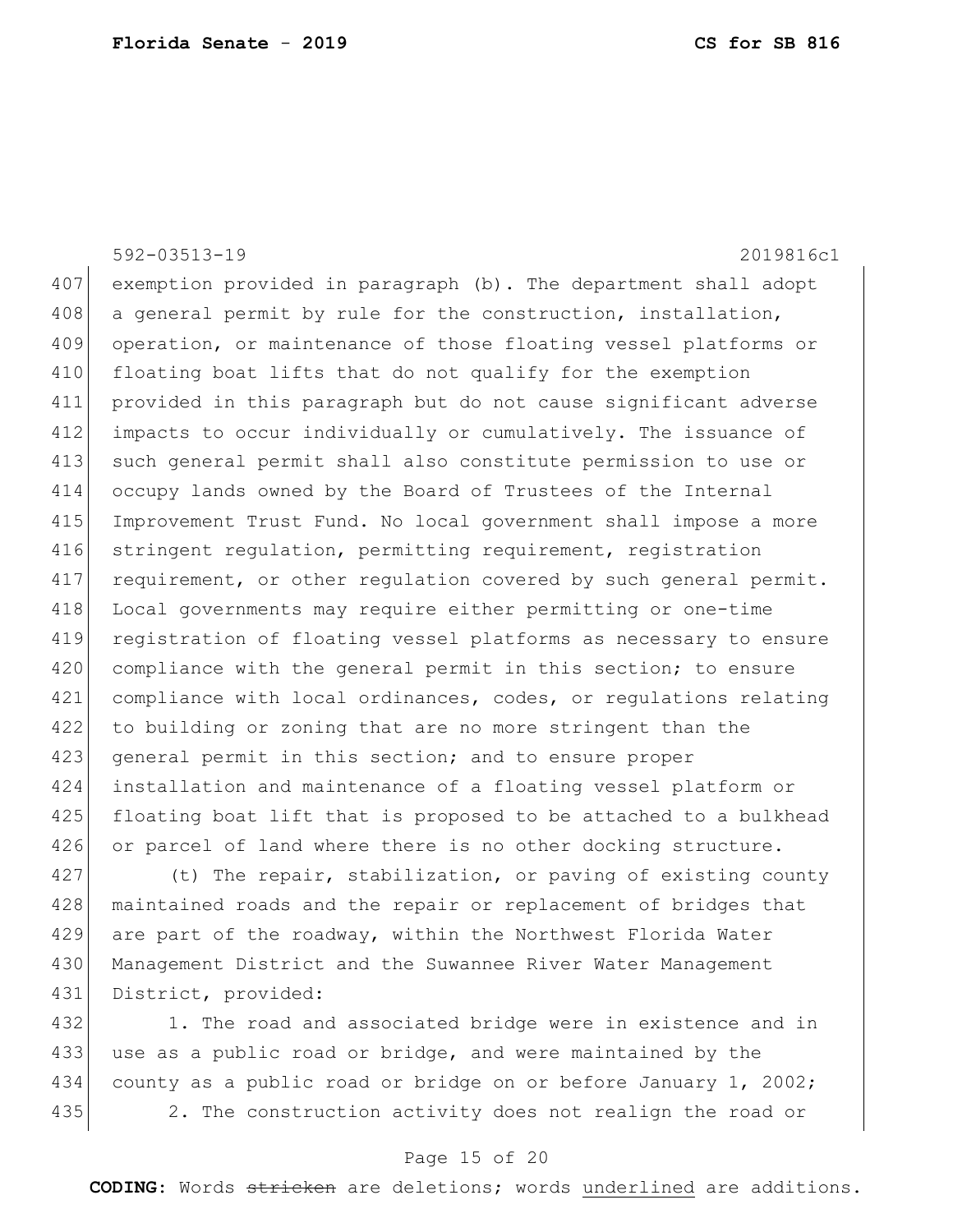|     | $592 - 03513 - 19$<br>2019816c1                                  |
|-----|------------------------------------------------------------------|
| 436 | expand the number of existing traffic lanes of the existing      |
| 437 | road; however, the work may include the provision of safety      |
| 438 | shoulders, clearance of vegetation, and other work reasonably    |
| 439 | necessary to repair, stabilize, pave, or repave the road,        |
| 440 | provided that the work is constructed by generally accepted      |
| 441 | engineering standards;                                           |
| 442 | 3. The construction activity does not expand the existing        |
| 443 | width of an existing vehicular bridge in excess of that          |
| 444 | reasonably necessary to properly connect the bridge with the     |
| 445 | road being repaired, stabilized, paved, or repaved to safely     |
| 446 | accommodate the traffic expected on the road, which may include  |
| 447 | expanding the width of the bridge to match the existing          |
| 448 | connected road. However, no debris from the original bridge      |
| 449 | shall be allowed to remain in waters of the state, including     |
| 450 | wetlands;                                                        |
| 451 | 4. Best management practices for erosion control shall be        |
| 452 | employed as necessary to prevent water quality violations;       |
| 453 | 5. Roadside swales or other effective means of stormwater        |
| 454 | treatment must be incorporated as part of the project;           |
| 455 | 6. No more dredging or filling of wetlands or water of the       |
| 456 | state is performed than that which is reasonably necessary to    |
| 457 | repair, stabilize, pave, or repave the road or to repair or      |
| 458 | replace the bridge, in accordance with generally accepted        |
| 459 | engineering standards; and                                       |
| 460 | 7. Notice of intent to use the exemption is provided to the      |
| 461 | department, if the work is to be performed within the Northwest  |
| 462 | Florida Water Management District, or to the Suwannee River      |
| 463 | Water Management District, if the work is to be performed within |

# Page 16 of 20

464 the Suwannee River Water Management District, 30 days before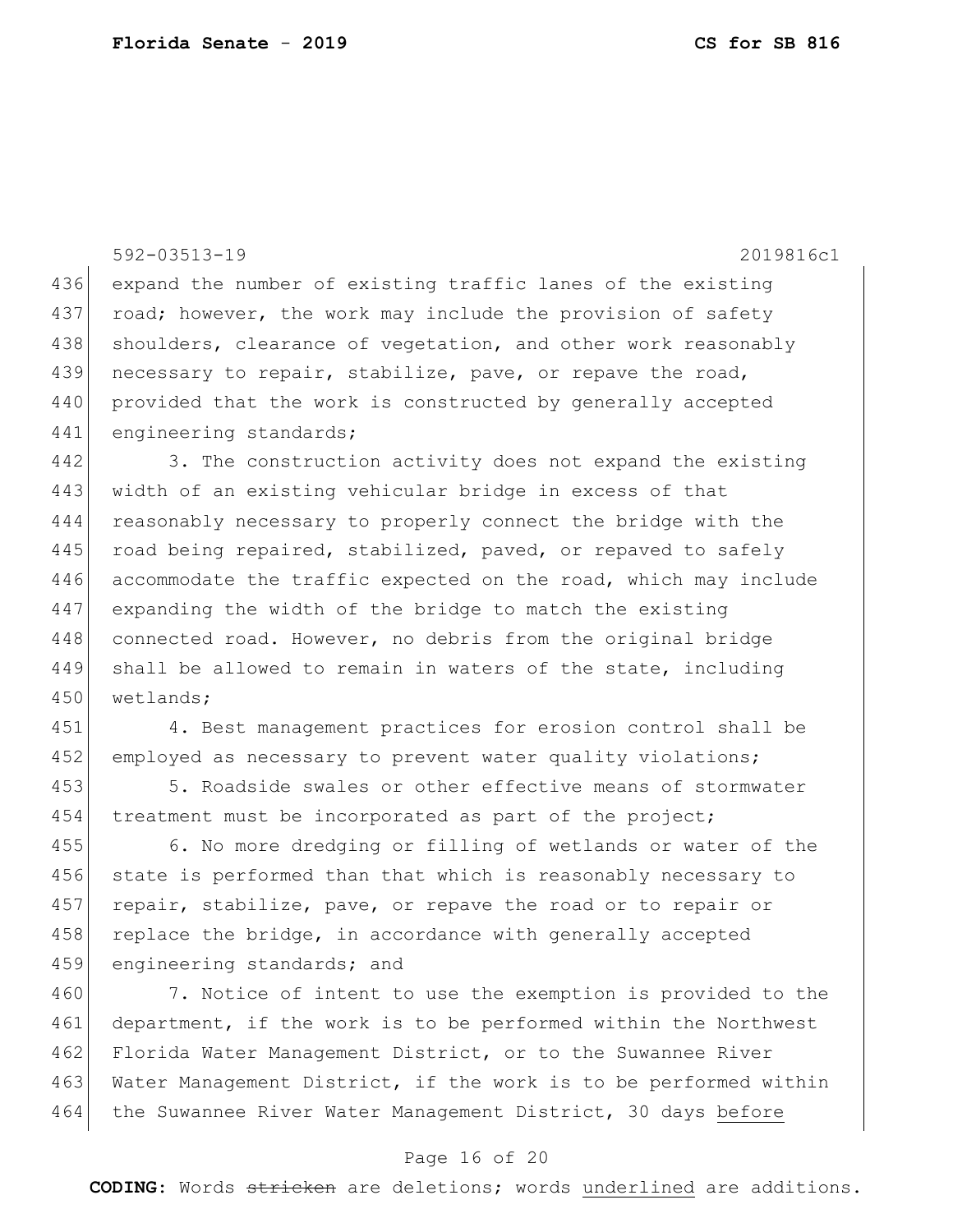592-03513-19 2019816c1 465 prior to performing any work under the exemption. 466 467 Within 30 days after this act becomes a law, the department 468 shall initiate rulemaking to adopt a no fee general permit for 469 the repair, stabilization, or paving of existing roads that are 470 maintained by the county and the repair or replacement of 471 bridges that are part of the roadway where such activities do 472 not cause significant adverse impacts to occur individually or 473 cumulatively. The general permit shall apply statewide and, with 474 no additional rulemaking required, apply to qualified projects 475 reviewed by the Suwannee River Water Management District, the 476 St. Johns River Water Management District, the Southwest Florida 477 Water Management District, and the South Florida Water 478 Management District under the division of responsibilities 479 contained in the operating agreements applicable to part IV of 480 chapter 373. Upon adoption, this general permit shall, pursuant 481 to the provisions of subsection (2), supersede and replace the 482 exemption in this paragraph. 483 (u) Notwithstanding any provision to the contrary in this 484 subsection, a permit or other authorization under chapter 253, 485 chapter 369, chapter 373, or this chapter is not required for an 486 individual residential property owner for the removal of organic 487 detrital material from freshwater rivers or lakes that have a 488 | natural sand or rocky substrate and that are not Aquatic

490 aquatic vegetation for the purpose of environmental enhancement, 491 providing that:

489 Preserves or for the associated removal and replanting of

492 1. No activities under this exemption are conducted in 493 wetland areas, as defined in s. 373.019(27), which are supported

#### Page 17 of 20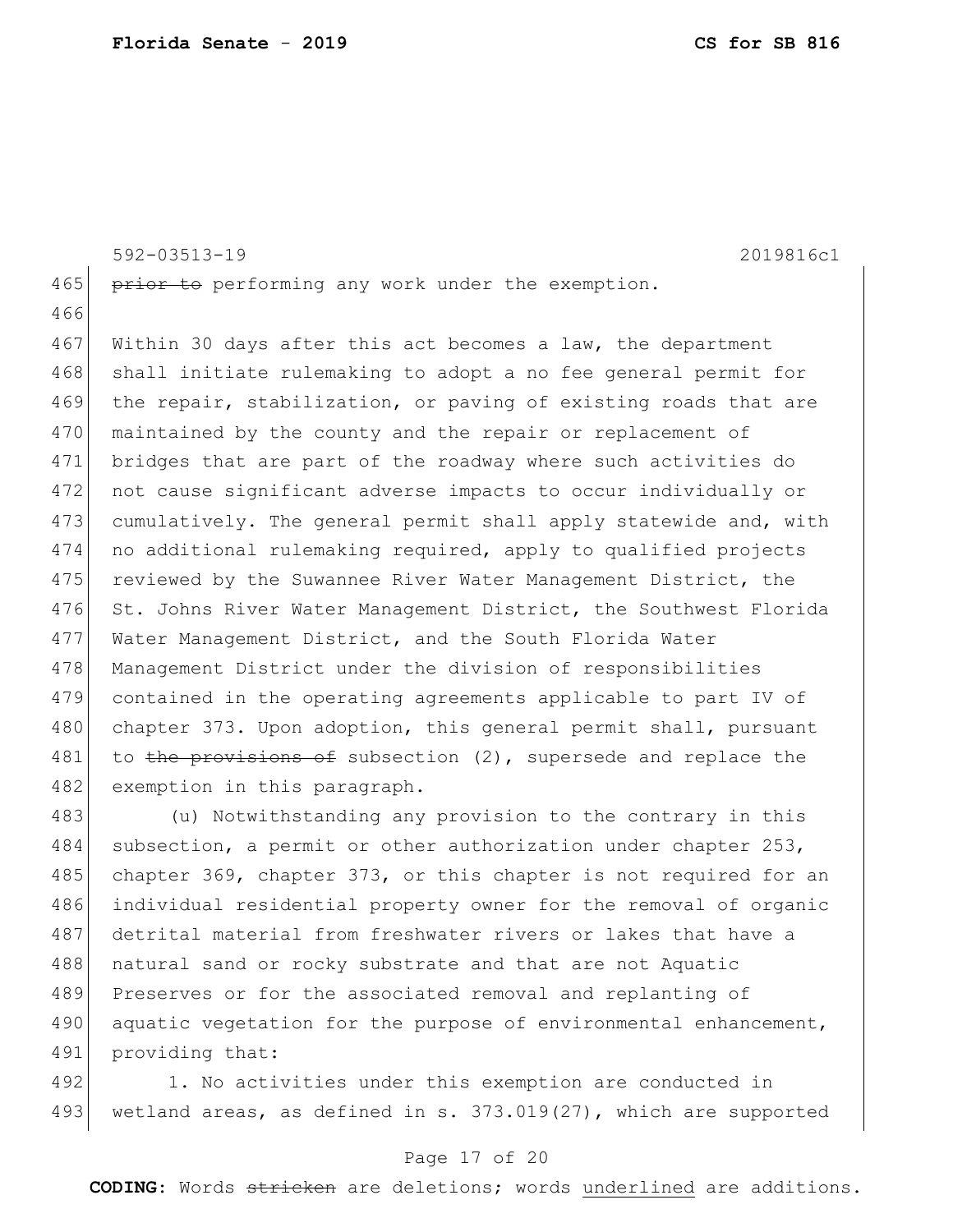|     | $592 - 03513 - 19$<br>2019816c1                                  |
|-----|------------------------------------------------------------------|
| 494 | by a natural soil as shown in applicable United States           |
| 495 | Department of Agriculture county soil surveys.                   |
| 496 | 2. No filling or peat mining is allowed.                         |
| 497 | 3. No removal of native wetland trees, including, but not        |
| 498 | limited to, ash, bay, cypress, gum, maple, or tupelo, occurs.    |
| 499 | 4. When removing organic detrital material, no portion of        |
| 500 | the underlying natural mineral substrate or rocky substrate is   |
| 501 | removed.                                                         |
| 502 | 5. Organic detrital material and plant material removed is       |
| 503 | deposited in an upland site in a manner that will not cause      |
| 504 | water quality violations.                                        |
| 505 | 6. All activities are conducted in such a manner, and with       |
| 506 | appropriate turbidity controls, so as to prevent any water       |
| 507 | quality violations outside the immediate work area.              |
| 508 | 7. Replanting with a variety of aquatic plants native to         |
| 509 | the state shall occur in a minimum of 25 percent of the          |
| 510 | preexisting vegetated areas where organic detrital material is   |
| 511 | removed, except for areas where the material is removed to bare  |
| 512 | rocky substrate; however, an area may be maintained clear of     |
| 513 | vegetation as an access corridor. The access corridor width may  |
| 514 | not exceed 50 percent of the property owner's frontage or 50     |
| 515 | feet, whichever is less, and may be a sufficient length          |
| 516 | waterward to create a corridor to allow access for a boat or     |
| 517 | swimmer to reach open water. Replanting must be at a minimum     |
| 518 | density of 2 feet on center and be completed within 90 days      |
| 519 | after removal of existing aquatic vegetation, except that under  |
| 520 | dewatered conditions replanting must be completed within 90 days |
| 521 | after reflooding. The area to be replanted must extend waterward |
| 522 | from the ordinary high water line to a point where normal water  |

# Page 18 of 20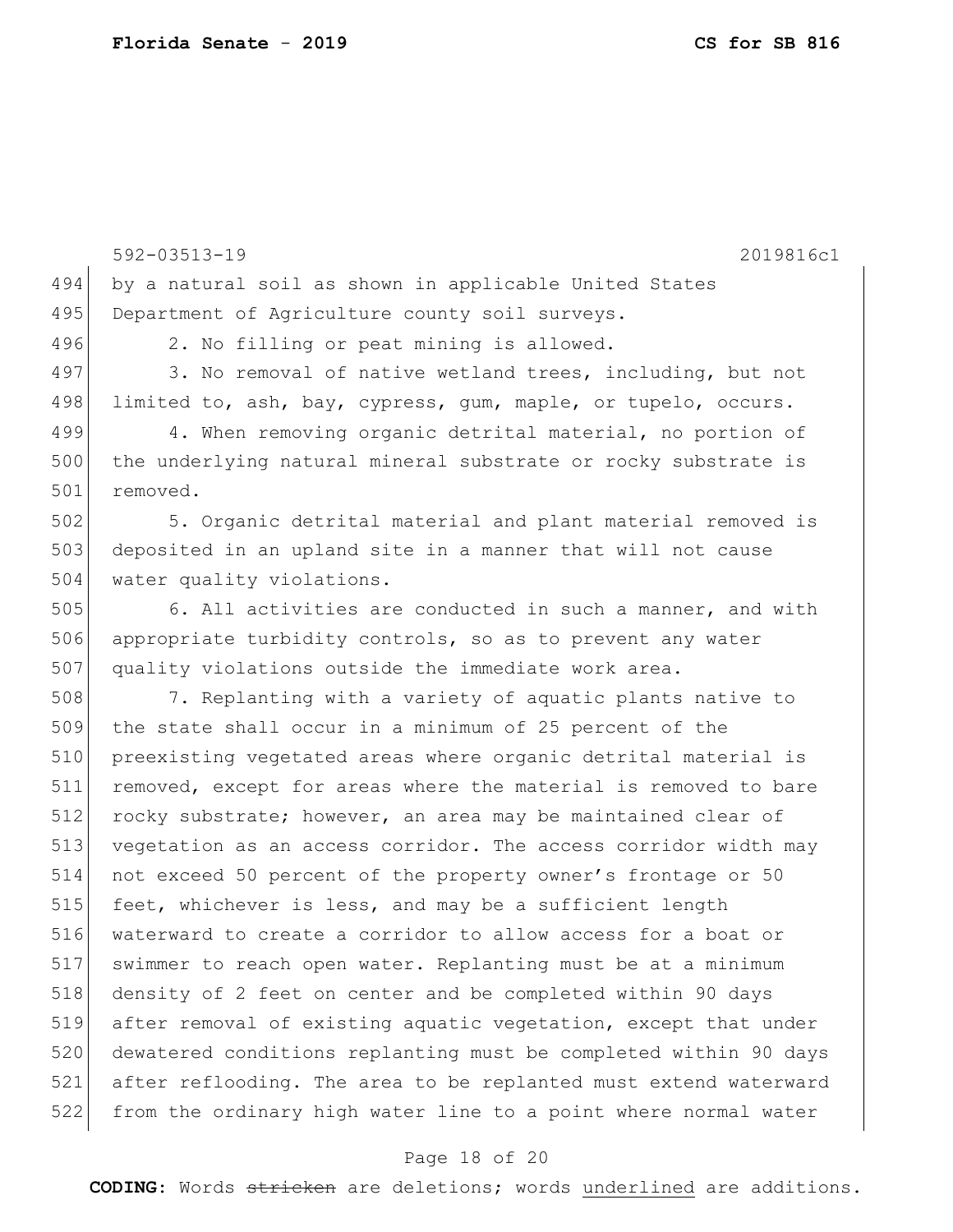592-03513-19 2019816c1 523 depth would be 3 feet or the preexisting vegetation line, 524 whichever is less. Individuals are required to make a reasonable 525 effort to maintain planting density for a period of 6 months 526 after replanting is complete, and the plants, including 527 naturally recruited native aquatic plants, must be allowed to 528 expand and fill in the revegetation area. Native aquatic plants 529 to be used for revegetation must be salvaged from the 530 enhancement project site or obtained from an aquatic plant 531 nursery regulated by the Department of Agriculture and Consumer 532 Services. Plants that are not native to the state may not be 533 used for replanting.

534 8. No activity occurs any farther than 100 feet waterward 535 of the ordinary high water line, and all activities must be 536 designed and conducted in a manner that will not unreasonably 537 restrict or infringe upon the riparian rights of adjacent upland 538 riparian owners.

 9. The person seeking this exemption notifies the 540 | applicable department district office in writing at least 30 days before commencing work and allows the department to conduct 542 a preconstruction site inspection. Notice must include an organic-detrital-material removal and disposal plan and, if applicable, a vegetation-removal and revegetation plan.

 10. The department is provided written certification of compliance with the terms and conditions of this paragraph within 30 days after completion of any activity occurring under 548 this exemption.

549  $(v)$  Notwithstanding any other provision in this chapter, 550 chapter 373, or chapter 161, a permit or other authorization is 551 not required for the following exploratory activities associated

#### Page 19 of 20